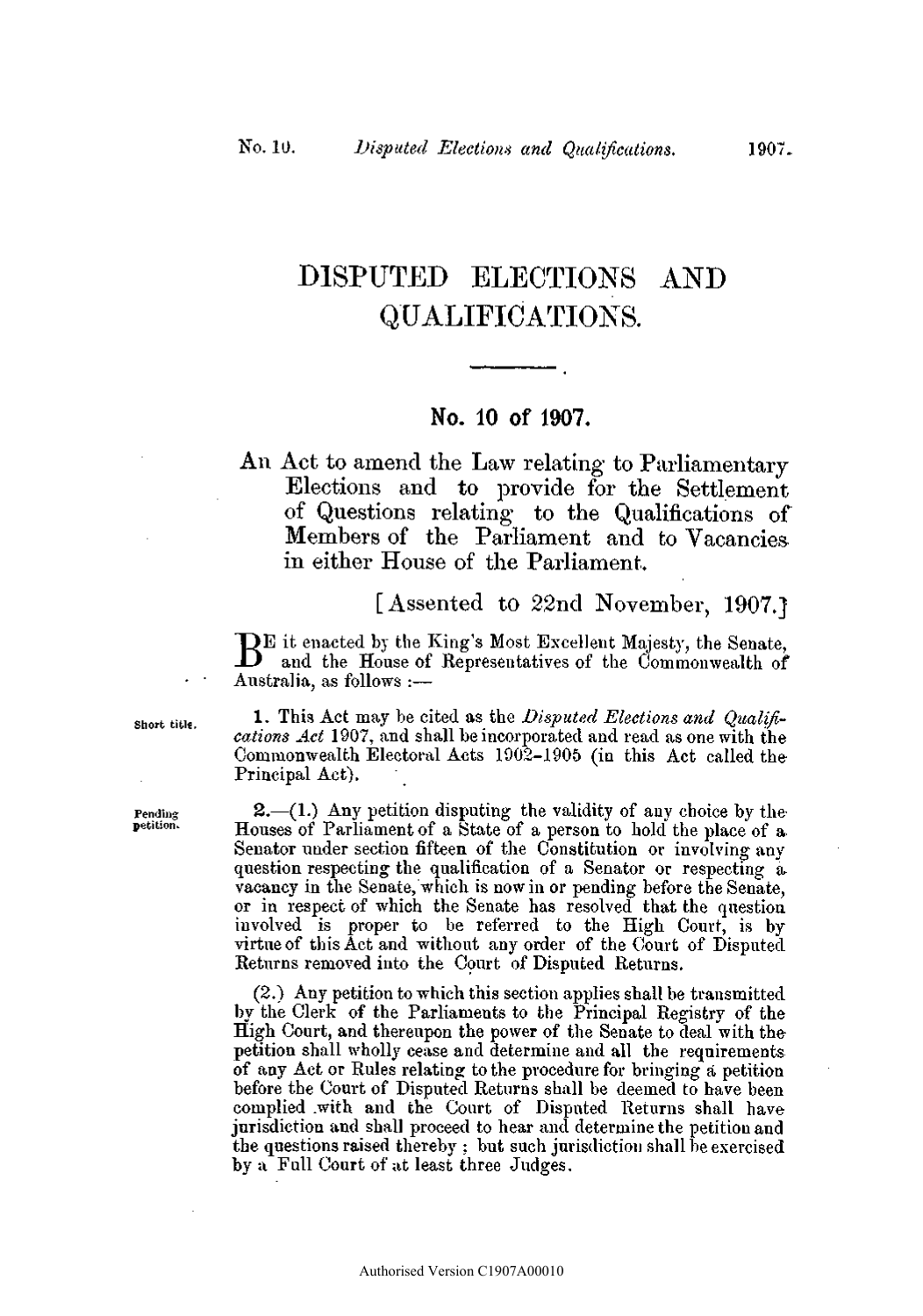(3.) The procedure in the Court of Disputed Returns in relation to any petition to which this section applies shall subject to this section be as directed by that Court or a Justice thereof.

(4.) On the heariog of any petition to which this section applies the Court of Disputed Returns shall have the powers conferred by section one hundred and ninety-seven of the Principal Act so far as they are applicable, and in addition thereto, shall have power to make any declaration or order which the nature of the case may require.

(5.) The provisions of sections one hundred and ninety-nine and two hundred and one of the Principal Act shall apply to the hearing and determination of any petition to which this section applies.

(6.) After the hearing and determination of the petition the Prircipal Registrar or District Registrar of the High Court shall forthwith forward to the Clerk of the Parliaments a copy of the declaration or order of the Court of Disputed Returns.

 $\cdot$  (7.) On the hearing of the petition the facts stated and the documents referred to therein shall be taken to be proved or admitted, unless as to any particular fact or document the Court shall otherwise direct.

3. Section two of the Principal Act is amended by adding after the Amendment of words "Part XVI. Court of Disputed Returns" the words— **Example 2.2 of** Principal Act.

**DIVISION** 1.—**DISPUTED ELECTION S AN D RETURNS .** 

**DIVISION** 2.—**QUALIFICATIONS AN D VACANCIES .** 

**4 Part XVI**. of the Principal Act is amended by adding before  $\Delta_{\text{mendiment of}}$ section one hundred and ninety-two the words—**· Execution**  $\frac{Part XVI. of **Period Act**$ 

**DIVISION** 1.-DISPUTED ELECTIONS AND RETURNS.

**<sup>5</sup> .** Section one hundred and ninety-two of the Principal Act **I S Choic e under**  amended by adding the following paragraph at the end thereof—  $\frac{sec\ 15 \text{ of}}{constitation\ to}$ 

" The choice of a person to hold the place of a Senator by the Houses of Parliament of a State or the appointment of a person to hold the place of a Senator by the Governor of a State under section fifteen of the Constitution shall be deemed to be an election within the meaning of this section."

**6.** Part XVI. of the Principal Act is amended by adding at the  $\frac{1}{k}$  amendment of end thereof the following heading and sections—<br>Principal Act.

**DIVISION** 2.—**QUALIFICATIONS AN D VACANCIES .** 

206**AA**. Any question respecting the qualification of a Senator or **Refermeeo <sup>i</sup>** of a Member of the House of Representatives or respecting a question as to vacancy in either Houserof the Parliament may be referred by vacancy. resolution to the Court of Disputed Returns by the House in which the question arises and the Court of Disputed Returns shall thereupon have jurisdiction to hear and determine the question.

be an Election.